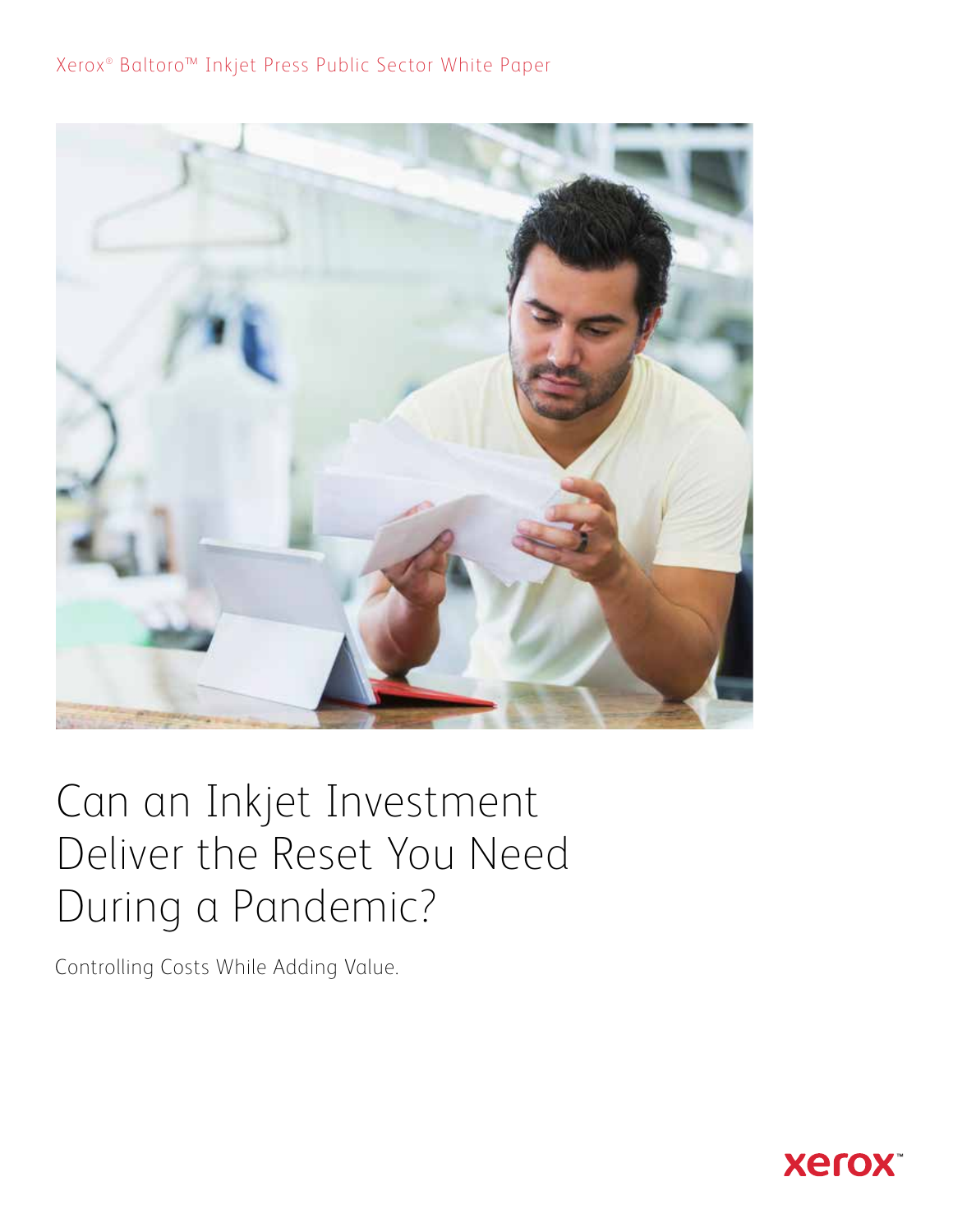# Cost Reduction Mandates Require a New Approach

Emergencies tend to focus the mind. Safety becomes the top priority. During the coronavirus pandemic, the public sector has led our response, coordinating medical and scientific expertise and making the call for shutting down—and reopening businesses and schools.

**Fiscal discipline takes a back seat in such times. Consequently, many states, cities, and counties have encountered massive budget shortfalls.** Tax revenues also are dropping due to the many business closures and job losses, exacerbating budget shortfalls. The Federal government has offered some relief, but debates continue regarding how much debt to take on in the emergency. These issues are further complicated by a spreading lack of trust in our institutions and the communications we get in social media and other online sources.



What does this mean for the public sector in-plant? You continue to play a critical role in communicating guidelines and directives—in ways that seek to enhance trust. And you've also long been tasked with running a lean operation that makes good use of taxpayer dollars. But the new mandate to reduce costs goes well beyond those efforts. It requires new thinking, new ways of doing business.

#### **PRINT IS ESSENTIAL**

Going 100-percent paperless is not an option. Print plays too significant a role in government communications. The Federal government prints more than 18 billion pages annually, and paper is still required for up to 46 percent of behind-the-scenes governmental services, and up to 58 percent of citizen-direct services. Moreover, 19 million Americans—about 6 percent of the population— lack access to suitable, fixed broadband service, so delivering paper through the mail is the only way to reach them. About 14.5 million of them are in rural areas where a quarter of the people lack broadband access<sup>1</sup>.

Furthermore, many people prefer paper, particularly elderly patients who are most at risk for coronavirus complications. And across all demographics, print is more trusted than alternative online sources, so it can play a critical role in rebuilding trust in government.

Given that you're still going to print—and that volumes are actually rising in many public sector shops—where will you find the dramatic cost reductions you need?

"Nine in 10 consumers agreed that the quality of printed materials is an indication of the quality of service provided by a business."

 $-$  FedEx Office survey<sup>2</sup>



1. https://www.washingtonpost.com/outlook/2020/08/04/covid-19-has-exposed-flaws-how-we-finance-hospitals/

<sup>2.</sup> https://newsroom.fedex.com/newsroom/fedex-office-survey-reveals-enduring-preference-for-printed-materials-in-todays-increasingly-digital-environment/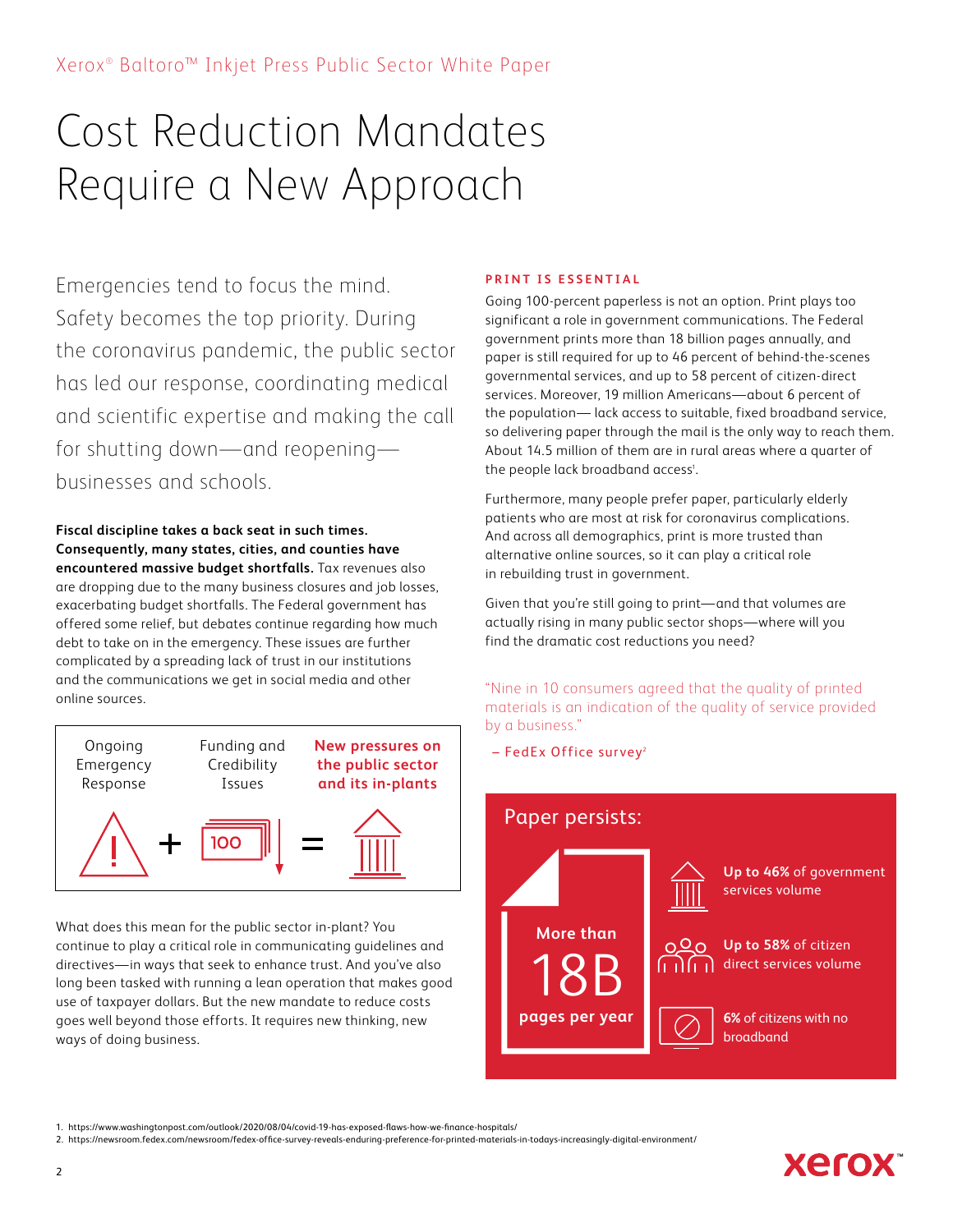### Xerox<sup>®</sup> Baltoro<sup>™</sup> Inkjet Press Public Sector White Paper



100

#### **LEADERSHIP INKONOMICS**

It's counterintuitive to think that the once-in-a-hundred-years pandemicinduced mandate for dramatic cost savings could be best met by investing in a new inkjet press. But with the Xerox® Baltoro™ HF Inkjet Press, we make a good case not only



Baltoro sets two significant benchmarks in its class: the best inkonomics (lowest total cost of ownership), offering the market's best promise for delivering on your savings mandate, and smallest footprint, ensuring it will fit in your shop. But those aren't the only sweet spots it hits. Baltoro delivers high capacity (up to 6 million pages per month) and high productivity (up to 300 impressions per minute) with efficient, reliable, highly automated operations to meet tightening SLAs. These include new Automated Intelligence features that automate key maintenance and image-quality steps to maximize reliability and reduce costs.

Baltoro is also versatile to handle all of the applications in your shop at the image quality level you require (up to true 1200 by 1200 dots per inch), enabling you to consolidate your equipment and save on lease costs. Installation is straightforward with simple onboarding and migration processes, and green-button operations. And Baltoro is scalable, so your system grows with you, giving you

investment protection. For example, a new Color Accelerator module enables more applications and opportunity through an expanded media range and higher image quality on stocks like coated gloss cover.

With so much in its favor, Baltoro's industry leadership has been widely recognized with a number of awards, including the prestigious 2020 InterTech Technology Award for bringing truly disruptive innovation to the market.

"The fastest growing print segment is digital (and)…inkjet is the real growth engine for digital printing. The value of inkjet output is predicted to grow from \$77.3 billion to \$118.3 billion…(between 2019 and 2024), making it the fastest growing of any print process by value."

– Paul Ewing, Smithers Pira

#### **BRINGING NEW VALUE TO THE SHOP**

Dramatically reducing production costs is a key benefit Baltoro will bring to your shop. But it doesn't end there, for this system also will provide many opportunities to introduce new value to your offerings.

You'll be able to apply color cost-effectively to a broad range of formerly black-only applications to improve visual appeal and better focus read attention. Increased understanding can reduce queries to call centers—and their associated costs—and accelerate bill payments.

## **Xerox**